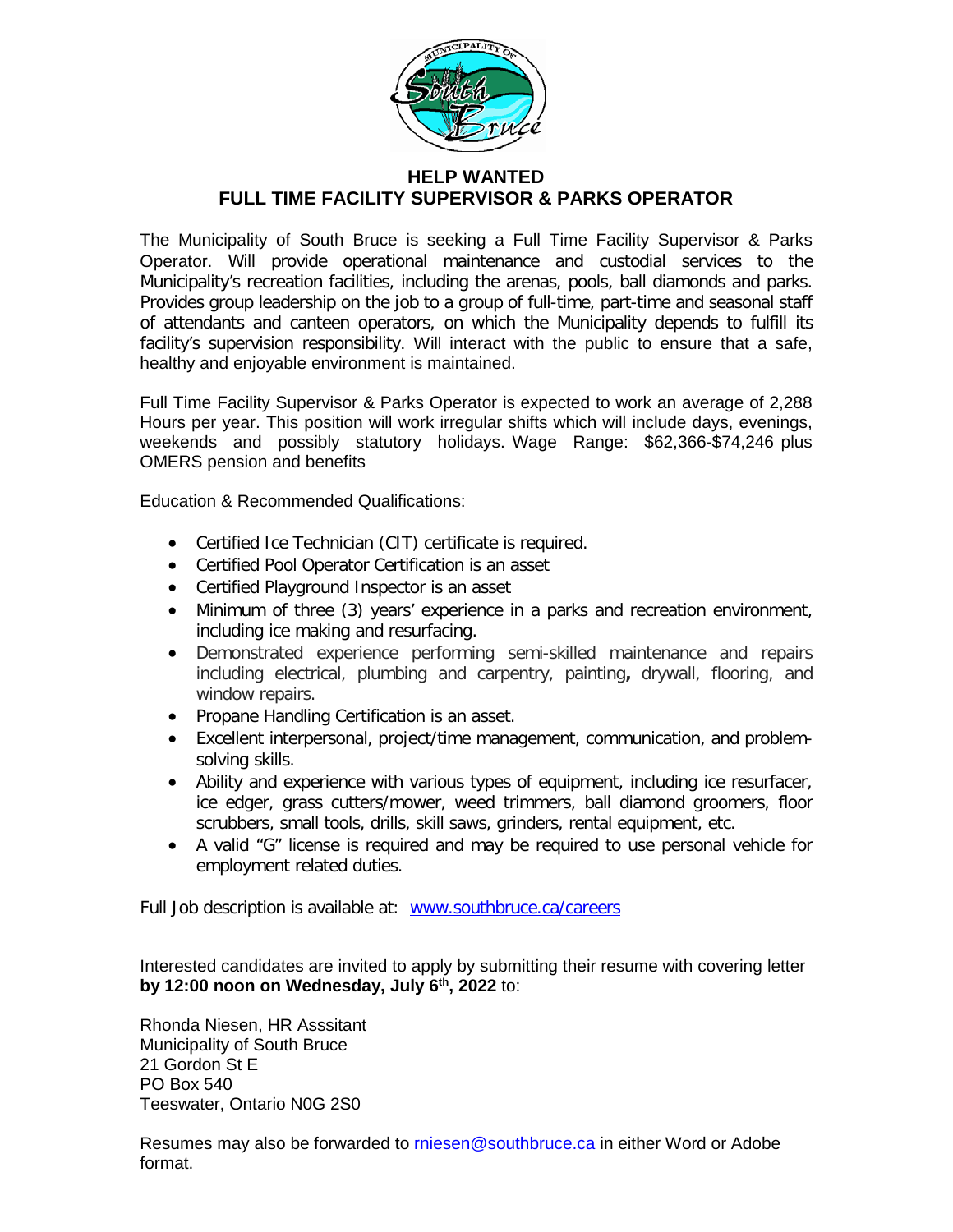

# **POSITION DESCRIPTION**

| POSITION TITLE:    | <b>Facility Supervisor and Parks Operator</b>    |                        |
|--------------------|--------------------------------------------------|------------------------|
| DEPARTMENT:        | Recreation and Facilities                        | <b>SALARY GROUP: 6</b> |
| <b>SECTION:</b>    | <b>Facilities</b>                                |                        |
| <b>REPORTS TO:</b> | Manager of Recreation and Facilities             |                        |
| <b>SUPERVISES:</b> | Arena Operators - Full Time - Part Time - Casual |                        |

### **POSITION SUMMARY:**

Under the general supervision of the Recreation and Facilities Manager, provides operational maintenance services to the Municipality's recreation facilities, including the arenas, pools, ball diamonds and parks. Provides group leadership on the job to a group of full-time, part-time and seasonal staff of attendants and canteen operators, on which the Municipality depends to fulfill its facility's supervision responsibility.

#### **MAJOR TASKS AND RESPONSIBILITIES:**

- 1. Must be available to work days, evenings, weekends, some holidays and special events.
- 2. Responsible for the opening and closing of the facility; performing visual inspections of the building interior and exterior for health and safety concerns/hazards; weekly checks of air quality readings, recording findings and actions in a daily logbook.
- 3. Ensures that the facilities and parks are maintained in a safe, clean, and attractive condition. Undertakes minor maintenance projects in the facilities and parks, including but not limited to cleaning floors, washrooms, windows, snow removal, ground maintenance, weed control, garbage removal, painting, and general repairs of equipment.
- 4. Ensures that equipment and machinery, especially refrigeration equipment, are working properly and performs regular maintenance and repairs to equipment, within capability, or recommends the use of appropriate trade persons. Completes all inspection forms and logbooks for pertinent information (i.e. compressor readings and maintenance).
- 5. Responsible for the preparation of the master schedule for the facility to prevent double bookings and encourages maximum use/rentals of the entire facility. Makes up bills from prior day's rentals, collects rental fees, bar receipts, count and reconciles cash and turns it over to the Administration Office, weekly or as directed.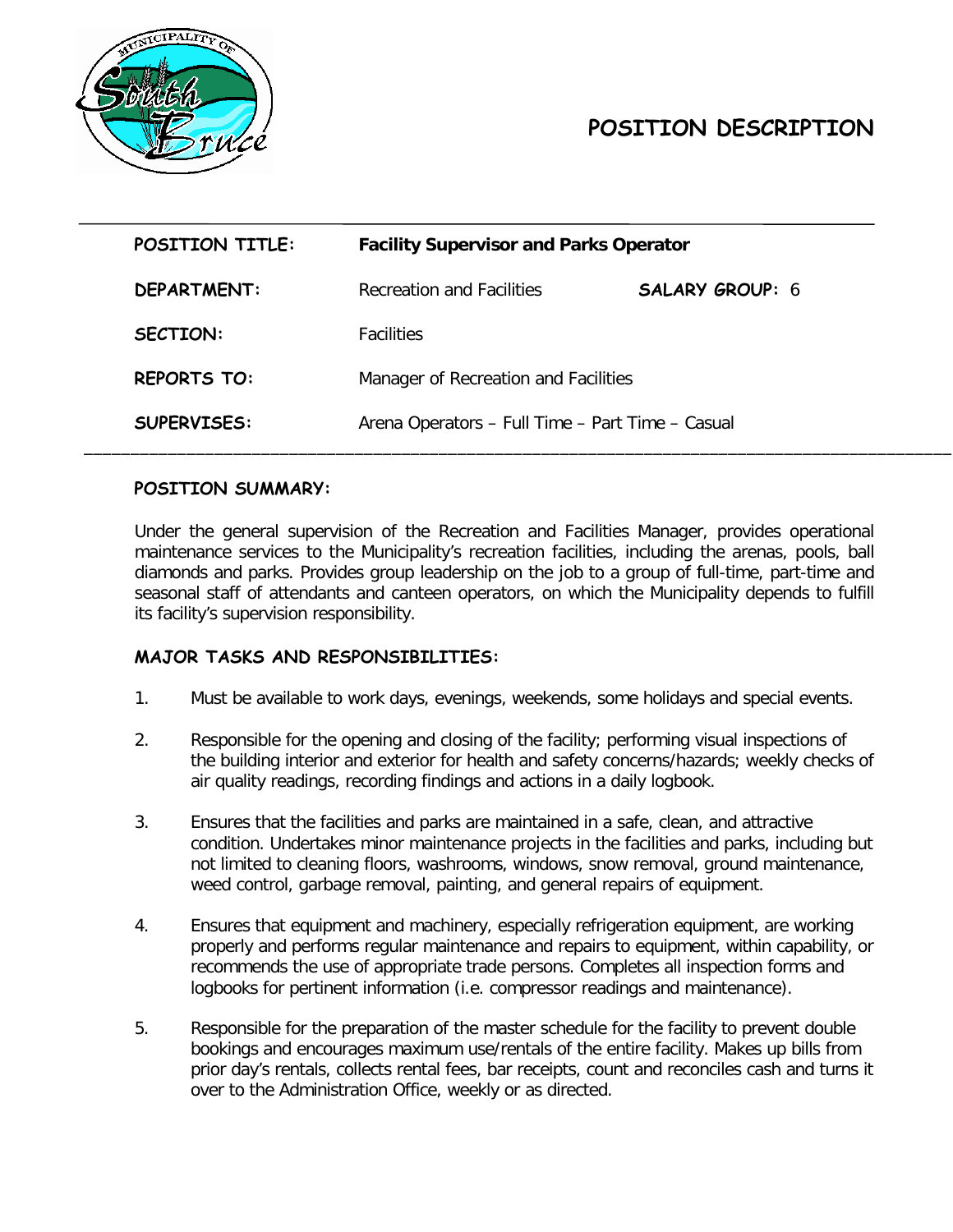- 6. Maintains effective and co-operative liaison and exchanges information with other staff, municipalities, government agencies, other organizations, member of the public, etc. Deals with all contacts in a courteous, friendly, and efficient manner to promote a high standard of customer service and public relations at all times.
- 7. Maintains security and control of the facilities during all rentals and events. Completes an incident report for any incidents that occur at the facility or parks.
- 8. Provides leadership and guidance to all staff encourages teamwork.

 $\ddot{\phantom{a}}$ 

- 9. Recommends purchases for supplies/maintenance over \$500.00 to the Recreation and Facilities Manager and upon approval, orders products. Arrange for suppliers to make deliveries.
- 10. Maintains skills at a high level by taking appropriate technical, mechanical, and administrative training through the Ontario Recreation Facility Association (ORFA), or other applicable programs.
- 11. Maintains the ice surface, including flooding, shaving, edging, performing ice depth checks and regulating the building temperature. Maintains the ice resurfacing machine, including blade changes.
- 12. Makes recommendations to the Recreation and Facilities Manager on future improvements to the operation of the facility and equipment.
- 13. Assists with seasonal pool opening and closing and aids with maintenance on an as needed basis.
- 14. Responsible for ball diamond, parks, and tennis court maintenance, including grassing cutting, diamond dragging and cleaning of public washrooms.
- 15. Supervises and oversee all renters, lessees, and users of the facility, or appoints another staff member in their absence.
- 16. Supervise bartenders or ensures a head bartender is available to supervise an event or function. Bartenders are to have tables in the hall cleared and wiped at the end of a function. Bartenders shall be paid by the renter and appointed by the Facility Supervisor and Parks Operator.
- 17. Makes recommendations to the Recreation and Facilities Manager for new program ideas designed to increase revenues and makes recommendations that may decrease expenditures for the facilities.
- 18. In conjunction with the Recreation and Facilities Manager, establishes and maintains safety and security procedures for the facility, equipment, and surrounding grounds. Reports any abuse of the facility to the Recreation and Facilities Manager.
- 19. Perform all other duties as assigned.